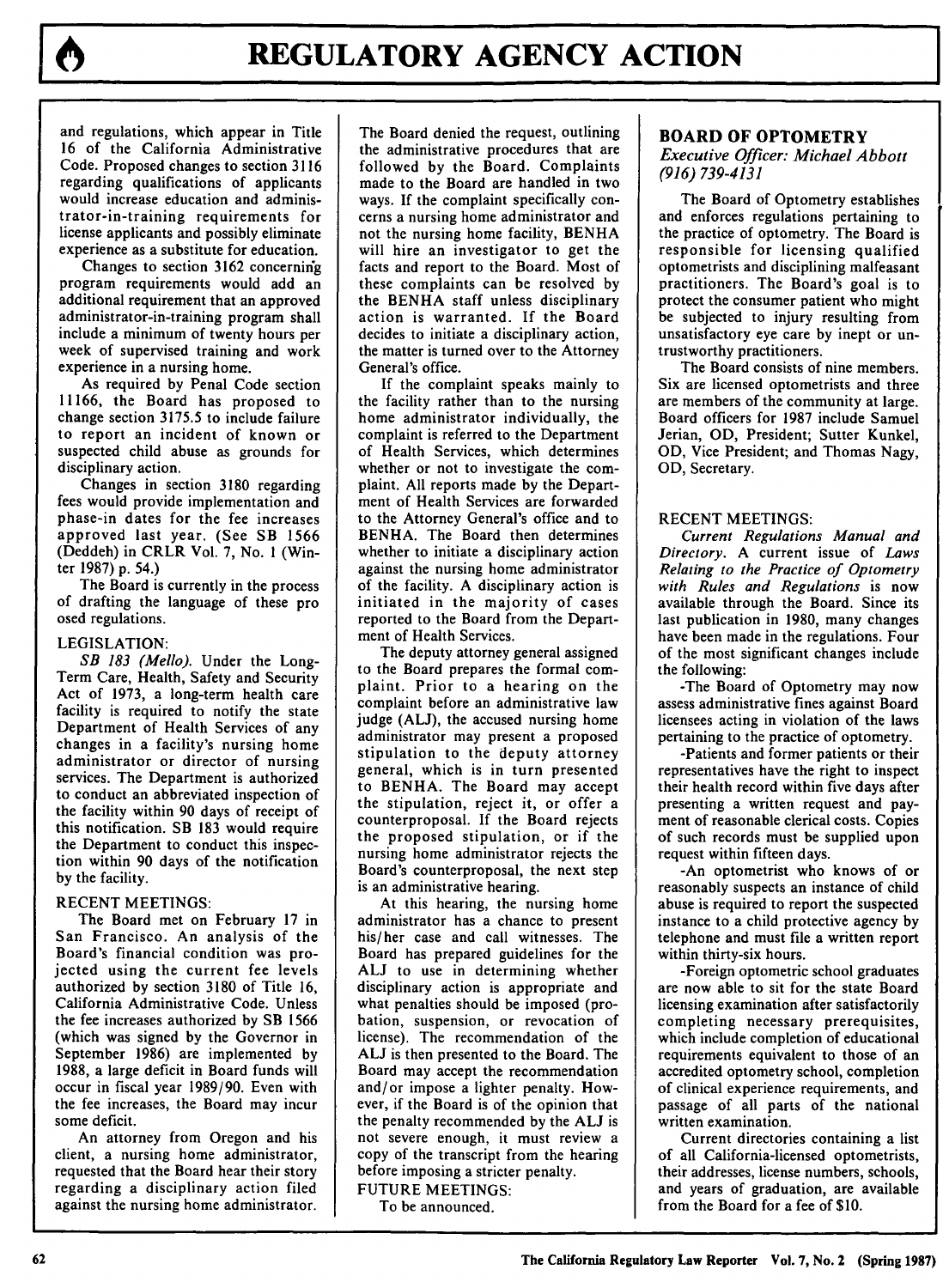*Enforcement.* The Board has implemented a new enforcement program to more effectively handle complaints filed by the public and by optometrists. In the future, every complaint received by the Board will be acknowledged within ten days of receipt, and upon disposition both the complainant and respondent will be notified. Complaint forms may be obtained from the Board office. The Board is empowered by section 3135 of the Business and Professions Code to issue citations and levy administrative fines for various demonstrated violations. The Board usually issues a warning for first-time violations, followed by citations and/or perhaps fines for noncompliance or repeat violations. In cases of more severe violations, the Board may impose disciplinary sanctions against a licensee, including probation, suspension, or license revocation. As part of its new enforcement program, Board staff have instituted a new program to track, monitor, and report enforcement activity.

In the month of January, forty-five complaints were made by the general public and professionals. Approximately half of these complaints involved allegations of fraud, prescription abuse, unethical business practice, poor product or service quality, and negligence.

*Proposed Regulations.* The following regulations have been approved in concept by the Board, and will be published for notice and comment in the near future.

The Board proposes to adopt section 1526 of Title 16 of the California Administrative Code to require each applicant for a renewal optometry license to submit a copy of a certificate of completion of a CPR course. New applicants would be required to furnish evidence of completion of the course prior to taking the California exam.

Section 1530 would be amended to redefine the word "section" as either the written portion or practical portion of the exam. The Board also proposes to adopt section 1530.2, which would require each applicant to submit satisfactory evidence that he/she attended a minimum of 80% of each of the courses required for graduation in order to be admitted to the licensure exam; and section 1530.3, which outlines the Board's specific criteria for accreditation of institutions which provide an optometry education. The criteria would be similar to those used by the American Optometric Association.

Amended section 1531 would add a new topic entitled "California Law and

Regulations Governing the Practice of Optometry" to the practical section of the California exam; amended section 1533 would allow a candidate who has failed the exam to review his/her examination papers; and amended section 1535 would require a candidate to successfully complete the national board exam, including the pharmacy portion, prior to taking practical section of the California exam.

The Board further proposes to adopt Article 6, Chapter 5 to establish a program of mandatory continuing education as a condition of license renewal.

Existing section 1547 would be repealed, and a new section 1547 would increase the minimum liability insurance coverage for corporations which employ optometrists. The current amount is \$45,000 per claim, with an aggregate maximum of \$450,000. The new minimum amounts would be \$100,000 per claim times the number of optometrists employed by the corporation, with an aggregate maximum of \$300,000. The regulation would also permit alternatives to liability insurance in the forms of trusts, certificates of deposit, bonds, or insurance pools.

The Board also proposes to adopt section 1565 to require that each prescription for spectacles and contact lenses contain the name, address, and telephone number of the issuing optometrist, as well as his/her signature, the issue date and expiration date of the prescription, the patient's name and address, the elements of refraction, the optometrist's license number, and specific directions or requirements.

#### LEGISLATION:

*AB 573 (Bates)* would amend sections 3052 and 3152 of the Business and Professions Code to require the Board to offer the state examination for licensure at least twice per year. The test is currently offered only once per year. The bill would also increase the fee for license applicants to \$100. In addition, several new fees would be imposed for registration renewal, branch office license renewal, restoration of certification after suspension, and issuance of certification after change of name.

The Board would also be required to update and streamline its examination process in accordance with the guidelines recommended by the Department of Consumer Affairs in its 1982 internal audit report, including acquisition of a computer system for recording and reporting examination data and grades.

*AB 32 (Bane)* would add Chapter 7.1 (commencing with section **3180)** to Division 2 of the Business and Professions Code, and would enact existing federal regulations which prohibit a refractionist, as defined, from engaging in certain acts in connection with the performance of eye examinations. These provisions would be applicable to optometrists, physicians, and surgeons licensed in California who perform eye examinations and write prescriptions for contact lenses and spectacle lenses.

The bill would require the delivery of any spectacle prescription written for a patient after an eye examination, and would prohibit any requirements that a person agree to purchase contact or spectacle lenses from the licensee as a condition to performing an eye examination. The bill would also prohibit the charging of any fee, in addition to the examination fee, as a condition to releasing the prescription to the patient. The licensee may charge an additional fee for verifying the accuracy of contact or spectacle lenses dispensed by another licensee.

AB 32 would further prohibit the optometrist or physician from placing on the prescription, or requiring the patient to sign, or delivering to the patient, a form or notice waiving or disclaiming the liability or responsibility of the licensee for the accuracy of the eye examination or the accuracy of the contact or spectacle lenses or services dispensed by another licensee.

At a recent meeting, the Board voted to disapprove AB 32.

*AB 470 (Calderon)* would require all advertising by optometrist to contain his/her license number. A violation of this requirement would constitute a crime.

#### RECENT MEETINGS:

Two meetings of the full Board were held in January 1987. Among other topics, the Board discussed the need to draw up regulations regarding an alternative pathway to licensure for those candidates who received their education in an unaccredited program, such as the foreign graduate population. Lawrence Thai, OD, enunciated the necessary requirements for licensure-the candidate's credentials must be evaluated for equivalency to the education received at an accredited institution, and a determination made as to whether additional training is required; the applicant must pass the national board examination and then the California examination.